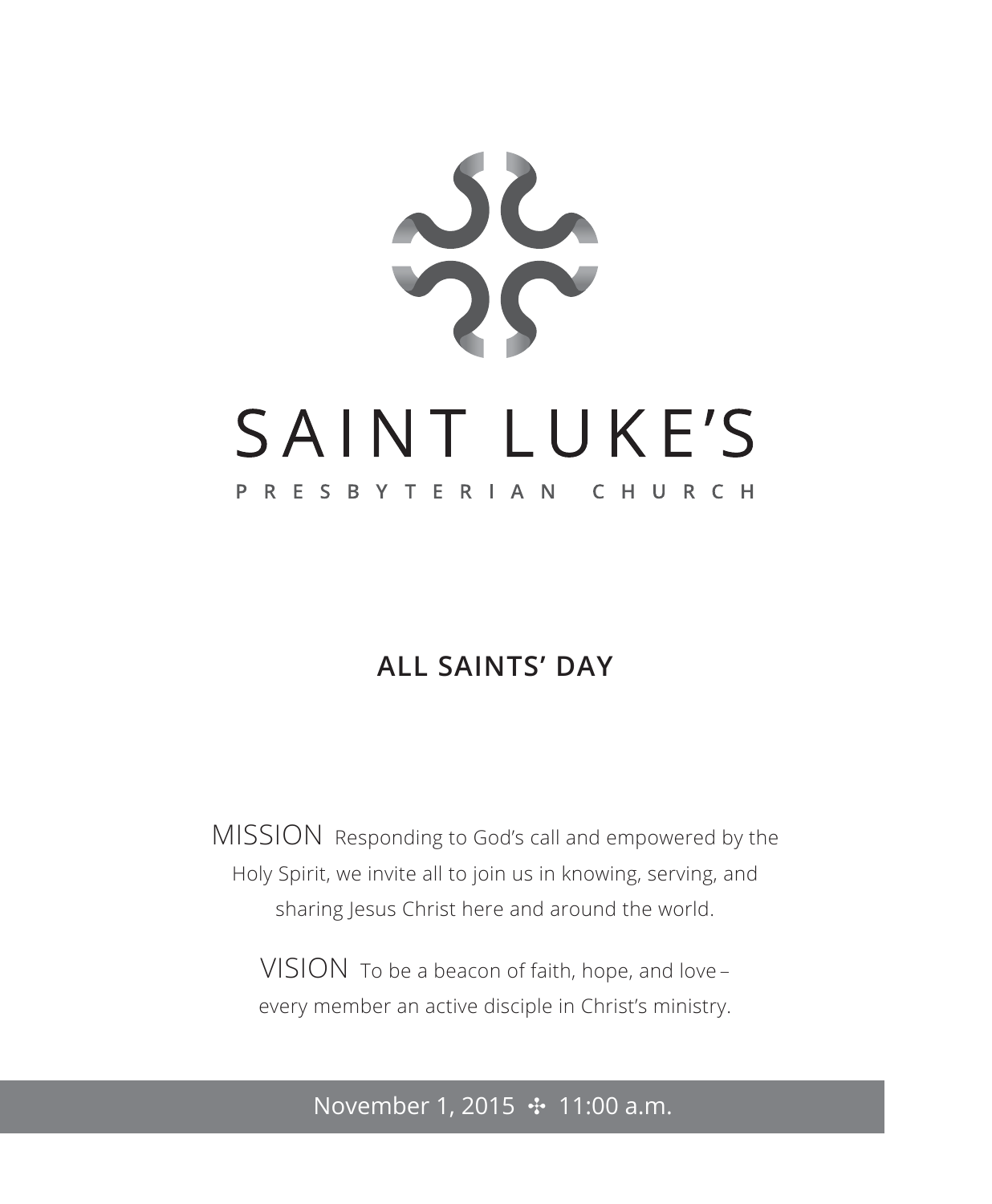

1978 Mount Vernon Road • Dunwoody, Georgia 30338 770.393.1424 • www.slpres.org

### **November 1, 2015 All Saints' Day**

### **Liturgical Color:** *White*

*White is used on days we celebrate the redemptive work of Jesus Christ, such as Christmas, Easter and Communion Sundays.* 

### **SUNDAY SCHEDULE**

**8:30 a.m.** Chapel Communion Service **9:30 a.m.** Sunday School **11:00 a.m.** Sanctuary Worship Service *Nursery available at all services & Sunday School*

### **SERVING TODAY**

| Acolytes Supervisor, Cailin Thelen              |                                          |
|-------------------------------------------------|------------------------------------------|
|                                                 | Bell Ringer. Christine Turnbull          |
|                                                 |                                          |
|                                                 |                                          |
|                                                 |                                          |
| <b>Chancel Guild</b> Roby & Andrea Price        |                                          |
| <b>Communion Servers </b> Captain, Ken Painter; |                                          |
|                                                 | Gerald Aldridge; Susan Crawford;         |
|                                                 | TJ McGoldrick; Pete Shelton; Jerry Smith |
| <b>Continental Breakfast</b> Shari Wassell      |                                          |
|                                                 |                                          |
|                                                 |                                          |
|                                                 |                                          |

### **WELCOME, GUESTS!**

We are delighted you are worshiping with us!

**DURING** the Welcome, please print the requested information on the Friendship Pad and pass the Friendship Pad down the pew.

**AFTER** the worship service, please join Deacon Sharon Polensek, Elder Saralyn Hill, and our Pastors in the Narthex (Sanctuary lobby). They will answer questions and provide you with a Guest Packet and a loaf of freshly-baked bread.

**FOR MORE** information about our programs, ministries or membership, please contact one of our Pastors at 770.393.1424.

### **THAT ALL MAY WORSHIP**

**ASSISTIVE** hearing devices, large print hymnals and pew cushions are available. Please contact an usher for further assistance.

**CHILDREN** are a precious part of our church family, and we encourage all families to include them in worship. Worship notebooks are available on the back ledges of the sanctuary for preschool and elementary ages, and we invite all children to walk up for an age-appropriate message during "Tell Us Our Story" each week. After that time children are welcome to remain in worship, to play and hear a Bible story in child care (PreK and younger), or to learn more about our worship traditions in Faithful Friends (for K, 1st and 2nd grades).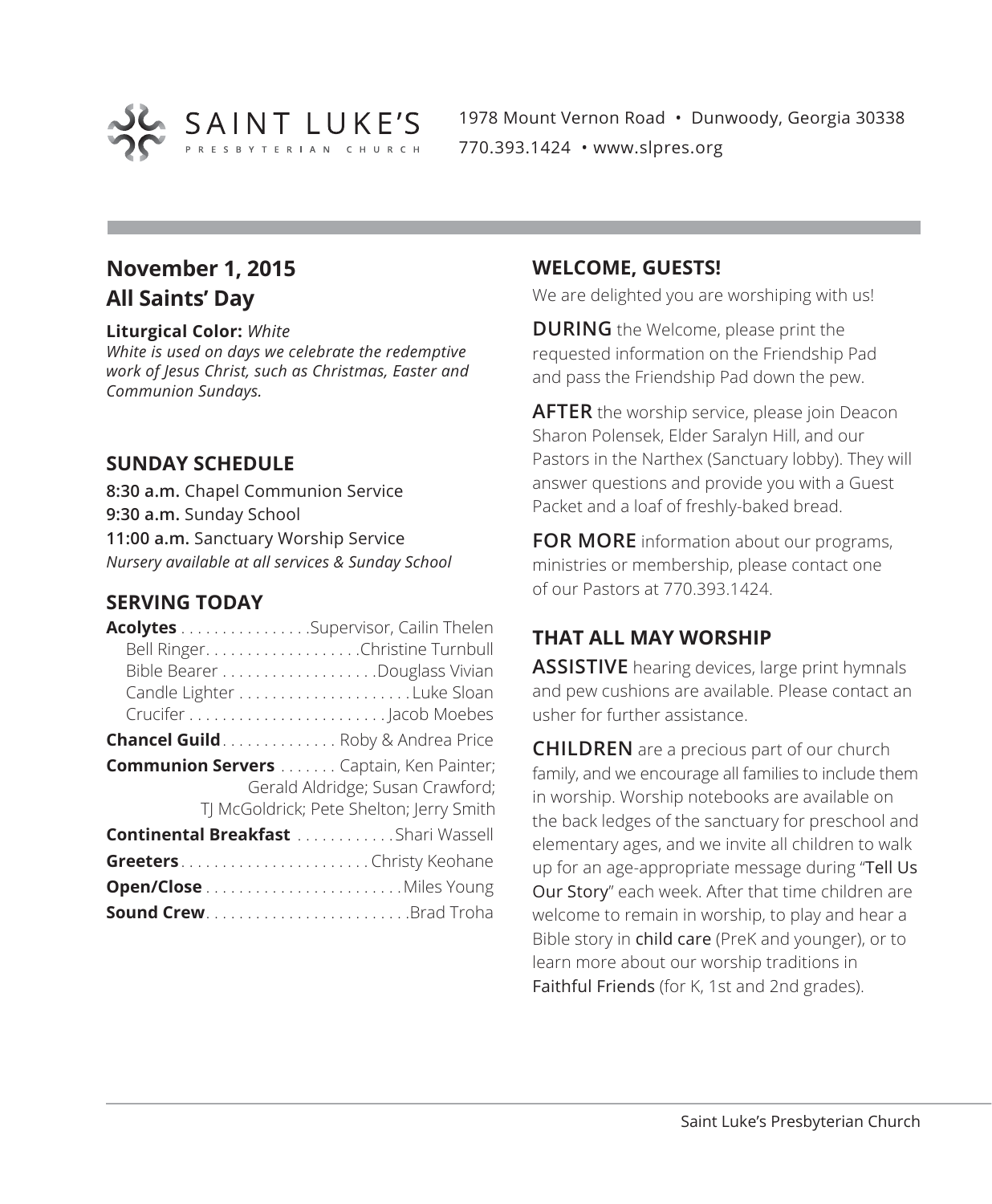### **In Preparation for Worship**

 "Part of Christian maturity involves learning to wait. We ought to be confident not so much about our chances for a rosy outcome, or about exactly where, when and how God will act, but confident that God *will* act." Jesus Wept*, Daniel B. Clendenin* 

### **Gathering Prayer Phil Brown Control Control of the Control Control Control Control Phil Brown Phil Brown Phil Brown Control Control Control Control Control Control Control Control Control Control Control Control Control**

**Chiming of the Hour**

**Prelude** Behold a Host *arr. John Ferguson* 

### **Welcome & Passing of the Peace**

Leader: May the peace of Christ be with you. **People: And also with you.**

### **Call to Worship** *from Psalm 24* \*

Leader: The earth is the Lord's and all that is in it, the world, and those who live in it.

- **People: Who shall ascend the hill of the Lord? And who shall stand in God's holy place?**
- Leader: They will receive blessing from the Lord.
- **All: Lift up your heads, O gates, and be lifted up, O ancient doors! That the King of glory may come in!**
- \* Hymn #326

For All the Saints *SINE NOMINE* 

### **Welcome New Members**  $\bullet$  Steve Vance

### **Call to Confession**  \*

Leader: The Lord be with you. **People: And also with you.** Leader: Let us pray.

### **Prayer of Confession**  \*

 **Holy God, in the daily round from sunrise to sunset, remind us again of Your holy presence hovering near us and in us. Free us from shame and self-doubt. Help us to see You in the moment-by-moment possibilities to live honestly, to act courageously, and to speak of Your grace in our lives. Hear us now, as we silently confess to You...** *(time of silent confession)*

Leader: Lord, in Your mercy,

**All: Hear our prayer, Amen.**



ے<br>مہ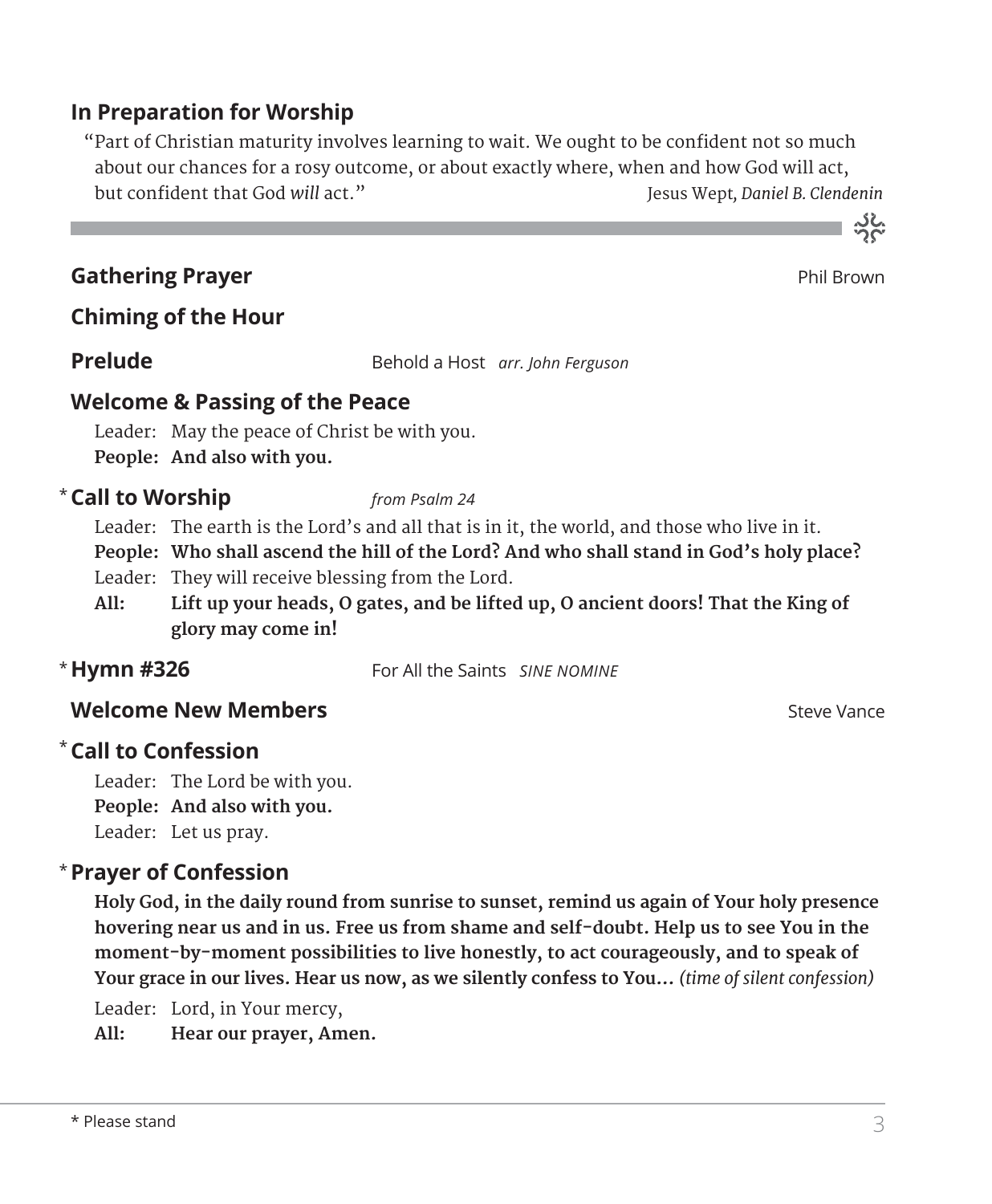### **Assurance of Forgiveness** \*

### \* Song of Praise

**Song of Praise** Glory Be to the Father *GLORIA PATRI*

 **Glory be to the Father, and to the Son, and to the Holy Ghost; as it was in the beginning, is now, and ever shall be, world without end. Amen, amen.**

### **Tell Us Our Story Emily Wilmesherr Emily Wilmesherr**

*Parents may take their young children (through PreK) to our nursery, Rm. 121 in Sheppard Hall. Parents of children in K, 1st or 2nd grade may "follow the cross" to Faithful Friends in The Harbor, Rm. 213.* 

### **Morning Prayer & The Lord's Prayer** Shannon Dill

 **Our Father Who art in heaven, hallowed be Thy name. Thy kingdom come, Thy will be done, on earth as it is in heaven. Give us this day our daily bread; and forgive us our debts, as we forgive our debtors; and lead us not into temptation, but deliver us from evil. For Thine is the kingdom and the power and the glory, forever. Amen.**

### **Let Us Remember**

*Rejoicing in the communion of saints, we remember with thanksgiving the following members of Saint Luke's who have entered eternity this past year:*

|                       | 11/17/14 Iris Ann Stewart<br>11/28/14 Suzanne Guyton<br>1/15/15 Melvin Richardson    |                        | 3/27/15 Thomas Gordon Bartels<br>5/10/15 Ron Harris<br>5/22/15 Nancy Louise McCurdy Keyser |              |
|-----------------------|--------------------------------------------------------------------------------------|------------------------|--------------------------------------------------------------------------------------------|--------------|
| <b>First Reading</b>  | 2/28/15 Thomas Stanley<br>Leader: The Word of the Lord.<br>People: Thanks be to God. |                        | 8/28/15 Carol Harris<br>Revelation 21:1-6a; page 244                                       | Lucy Painter |
| <b>Gospel Reading</b> | Leader: The Word of the Lord.<br>People: Thanks be to God.                           | John 11:32-44; page 99 |                                                                                            |              |
| Sermon                |                                                                                      | What If                |                                                                                            | Shannon Dill |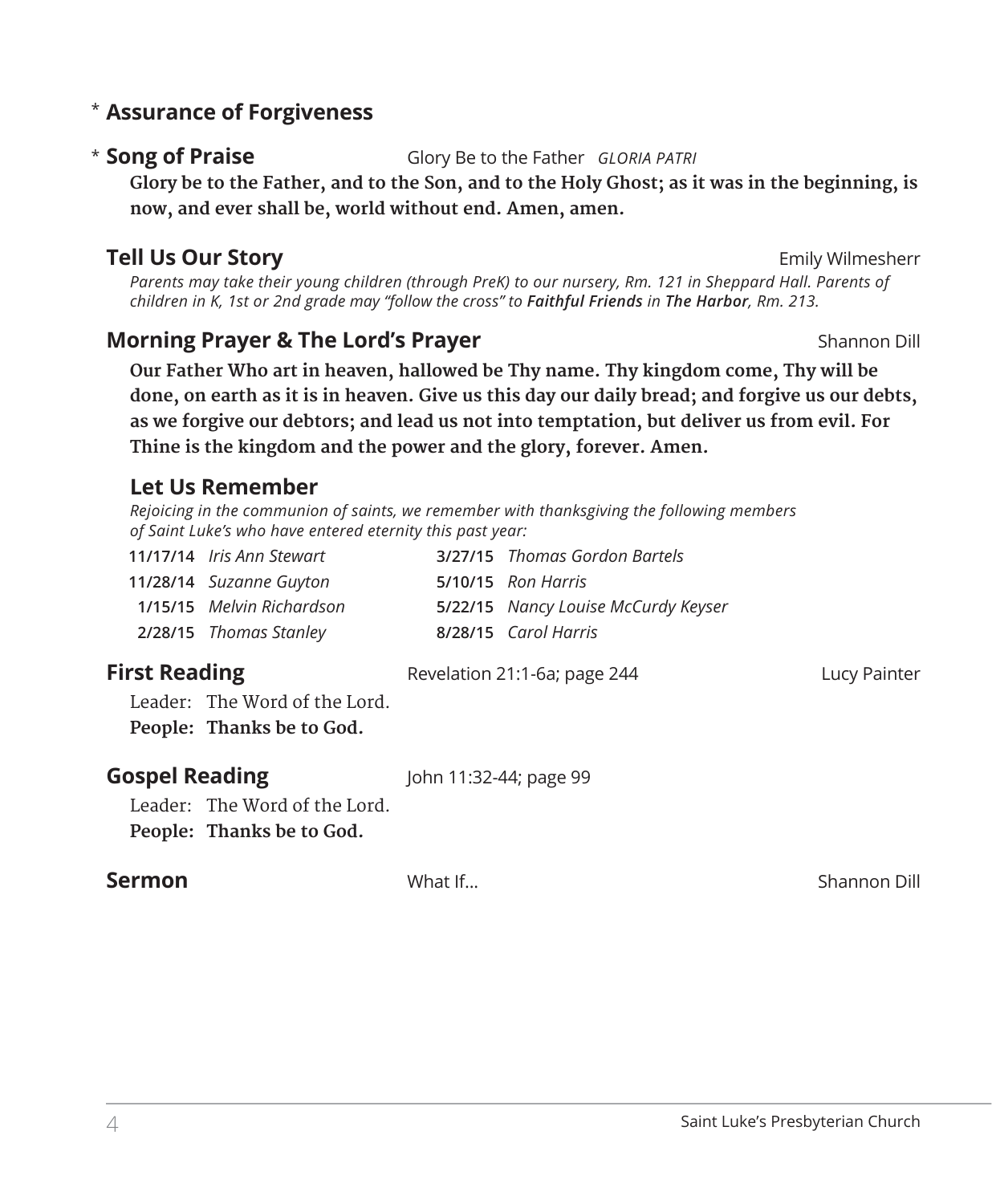### **\* Affirmation of Faith** Nicene Creed

 **We believe in one God, the Father, the Almighty, maker of heaven and earth, of all that is, seen and unseen. We believe in one Lord, Jesus Christ, the only Son of God, eternally begotten of the Father, God from God, Light from Light, true God from true God, begotten, not made, of one Being with the Father; through Him all things were made. For us and for our salvation He came down from heaven, was incarnate of the Holy Spirit and the Virgin Mary and became truly human. For our sake He was crucified under Pontius Pilate; He suffered death and was buried. On the third day He rose again in accordance with the Scriptures; He ascended into heaven and is seated on the right hand of the Father. He will come again in glory to judge the living and the dead, and His kingdom will have no end. We believe in the Holy Spirit, the Lord, the giver of life, Who proceeds from the Father and the Son, Who with the Father and the Son is worshiped and glorified. Who has spoken through the prophets. We believe in one holy catholic and apostolic church. We acknowledge one baptism for the forgiveness of sins. We look for the resurrection of the dead, and the life of the world to come. Amen.**

### **Offering**

*Giving is a tangible sign of worship. If you give electronically, there is a blue, laminated, 'electronic giving' card in the pew rack to place into the offering plate as it is passed.* 

**Offertory** Let the Saints Get Up and Sing! arr. Joel Raney Chancel Choir There's a better day comin' when the saints go marching in. O Lord, I want to be in that number!

In that great getting' up mornin', fare thee well.

Oh, when the stars fall from the sky, oh, when the drums begin to bang.

I'm a gonna tell ya 'bout the coming of the judgment.

When you see the lightning flashing, when you hear the thunder rolling, when you see the stars a falling, when you hear the chariots coming, when the stars begin to fall, when the trumpet sounds its call, oh when the fire begins to blaze!

#### \* Song of Thanksgiving **Song of Thanksgiving** We Give Thee but Thine Own *SCHUMANN*

 **We give Thee but Thine own, what e'er the gift may be; all that we have is Thine alone, a trust, O Lord, from Thee.**

### \* **Prayer of Dedication**

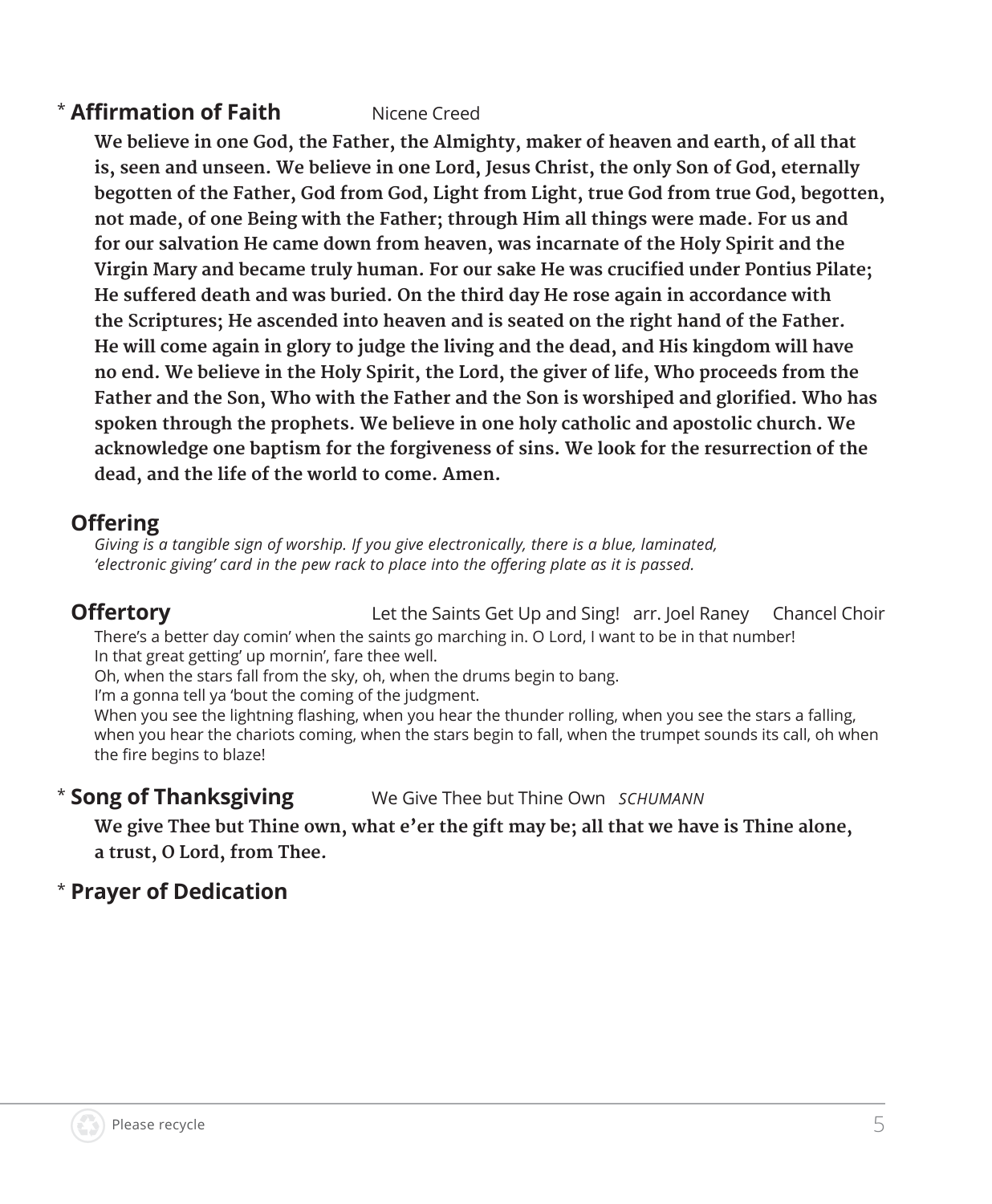### **The Lord's Supper**

*When coming forward for Communion, please kneel at the closest available space to the center aisle. If you would like to be served where you are sitting, please raise your hand as the communion servers come*  down the center aisle and you will be served by intinction (dipping the bread in the cup). Everyone is invited *to participate in the sacrament. Children who have discussed the sacrament with their parents and/or a pastor are welcome. A server with gluten-free bread will be standing at the center aisle. If you prefer glutenfree bread, please indicate your preference as you approach. Parents, please note the center rings of the communion trays are filled with wine. Only the outer ring is filled with grape juice.*

### **Communion Music** Tantum Ergo *Maurice Durufle*

*Tantum ergo Sacramentum veneremur cernui,*  Hence so great a Sacrament, let us venerate with heads bowed, *et antiquum documentum novo cedat ritui;* and let the old practice give way to the new rite; *Praestet fides supplementum sensuum defectui.*  Let faith provide a supplement for the failure of the senses. *Genitori, Genitoque laus et jubilatio,*  To the Begetter and the Begotten be praise and jubilation, *salus, honor, virtus quoque sit et benedictio:* hail, honor, virtue also and blessing too: *Procedenti ab utroque compar sit laudatio. Amen.*  to the One proceeding from Both let there be equal praise. Amen.

### Here, O Our Lord, We See You *MORECAMBE*

 Here, O our Lord, we see you face to face; Here we would touch and handle things unseen; Here grasp with firmer hand eternal grace, And all our weariness upon you lean. Here would we feed upon the Bread of God; Here drink with you the royal cup of heaven; Here would we lay aside each earthly load; Here taste afresh the calm of sin forgiven. This is the hour of banquet and of song; This is the heavenly table for us spread; Here let us feast, and, feasting, still prolong The fellowship of living wine and bread. Too soon we rise; the symbols disappear; The feast, though not the love, is past and gone; The bread and wine remove, but you are here, Nearer than ever still our Shield and Sun. Feast after feast thus comes and passes by, Yet passing, points to that glad feast above, Giving sweet foretaste of the festal joy, The Lamb's great bridal feast of bliss and love. *(Horatius Bonar)*

**Hymn #374** O Holy City, Seen of John *MORNING SONG* \* Hymn #374

### $*$  Benediction

| $*$ Benediction Response           | Know That God Is Good MUNGU NI MWEMA | Chancel Choir |
|------------------------------------|--------------------------------------|---------------|
| Know that God is good. Hallelujah. |                                      |               |

\* Postlude

**Postlude** For All the Saints *arr. Arthur Hutchings*

**Worship Note: Tantum Ergo** *is the last two stanzas from the* **Eucharistic Hymn (Pange Lingua)** *composed by St. Thomas Aquinas and is traditionally used as a Benediction following communion.*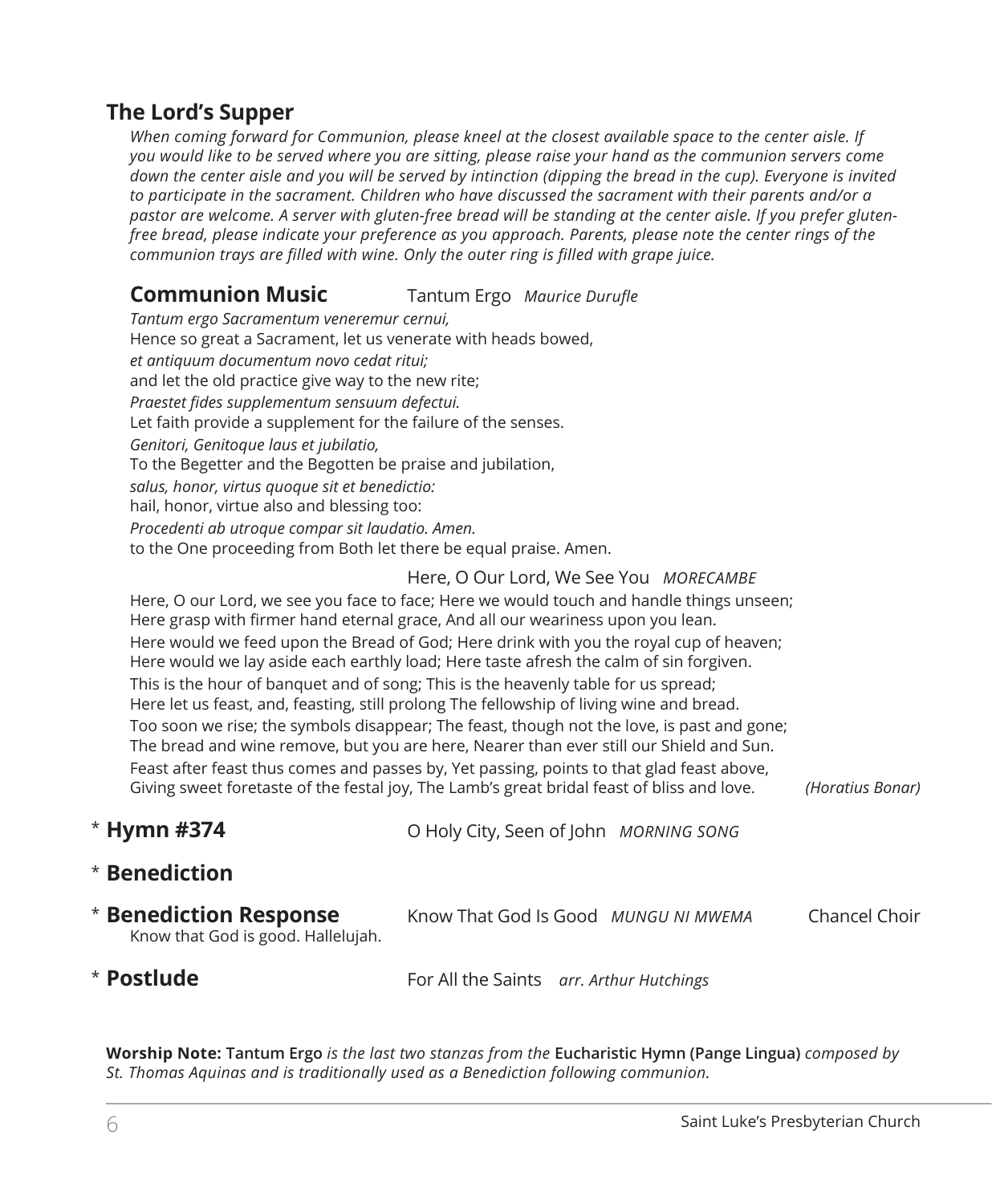# Sunday Spotlights:

**THIS WEEK:** HOLIDAY SHOPPING SPREE! One of Saint Luke's best-kept secrets<br>  $\mathbf{R}^{\bullet}$  is the annual preschool Shopping Spree, where 20+ local articans sell all kinds of unique is the annual preschool Shopping Spree, where 20+ local artisans sell all kinds of unique, handmade gifts in the Great Hall. You're sure to find something for everyone on your list! Proceeds support the Saint Luke's Little Saints Preschool. Be sure to stop by the very popular frozen casserole table to stock up for the holidays, and try your luck at the Silent Auction!

> **Wednesday, Nov. 4 Thursday, Nov. 5 9:00 a.m. - 1:00 p.m. 9:00 a.m. - 1:00 p.m.** *AND* **5:00 - 8:00 p.m.**

**NOV. 8, 2:00 P.M.: ALL CREATURES GREAT AND SMALL** are invited to participate in a service of worship celebrating all living things in God's good creation fur, feathers, scales, and fins are welcome! Bring your pet for a special blessing as we give thanks to God for the gift they are to our lives. Animals must be on a leash or in an appropriate carrier. If your pet is unable to travel, feel free to bring a photo, their collar, or other memento. Come early and check out the pet adoption agencies who will be here – maybe it's time to add another blessing to your family!

LAST SUNDAY WAS DEDICATION SUNDAY! Your Commitment & Finance  $\mathbf{R}^{\mathbf{C}}$  Committees are in the process of using your financial commitments for 2016 to build our Ministry and Program budget for the upcoming year. Your tithe for 2016 is critically important as we prepare for the arrival of our next senior pastor. Thank you so much for your early and generous financial commitment (an increase of 10% is our challenge to each member), it is deeply appreciated. If you have not shared your commitment with us as yet, you will find additional pledge forms on the window shelves in the narthex. Thank you!!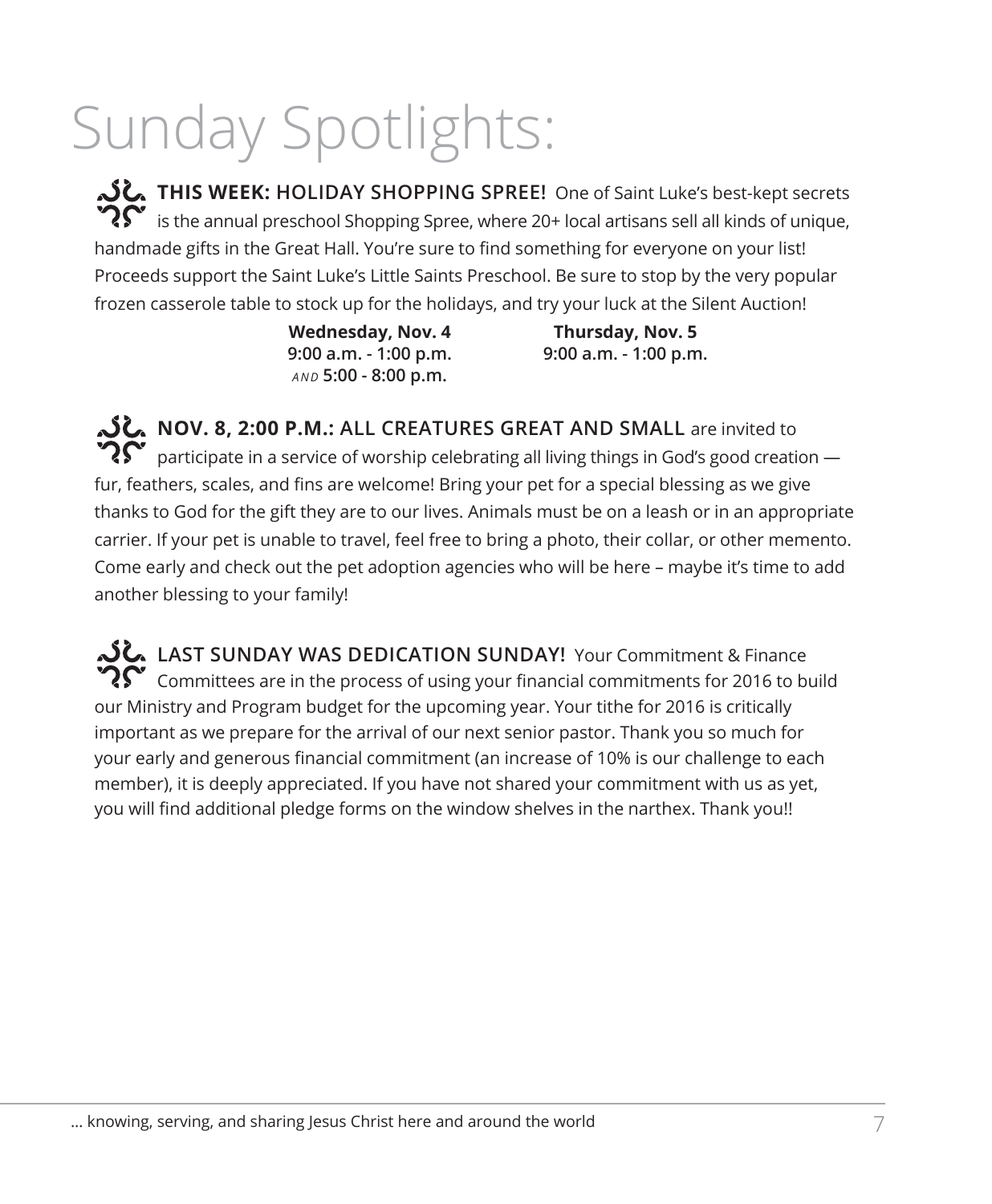**A BRIEF MEETING OF THE CONGREGATION** is called for Sun., Nov. 15 immediately following the 11:00 worship service. The purpose is to elect four members of the congregation to the Officers Nominating Committee.

## **ADULT MINISTRY Shannon Dill**

shannondill@slpres.org / 770.393.1424 ext. 229

**ADULT SUNDAY SCHOOL** classes meet between the worship services, 9:30-10:30 a.m. Descriptions of current groups are available on our website (slpres.org) or http://bit.ly/ AdultSundaySchool. Please join us!

**FRIDAY MORNING MEN'S BIBLE STUDY**  Fellowship and Bible study every Fri. from 6:40-8:00 a.m. in the Parlor with Dan Joyce.

**THE MAKING OF A GOOD SAMARITAN** Men's Breakfast, Nov. 7, 9:00 a.m. at Dodd-Sterling UMC (3272 Browns Mill Rd.). Plan to make the trip to join our friends at Dodd-Sterling UMC for our next Men's Breakfast. Steve Vance is the guest speaker and will share a story, "The Making of a Good Samaritan" - that is sure to raise our spirits, enliven our souls and aid us in our Christian journey. As always, enjoy a time of good Christian fellowship and a delicious breakfast Saint Luke's women and their guests are always welcome. Want to car pool? Meet in the church parking lot (Manhasset side) by 8:15 a.m. RSVP by Wed., Nov. 4: Daryl Moore (H) 770.395.6278 / (M) 404.993.6203 / ddmoore@ yahoo.com

**WEDNESDAY NIGHT FEAST** at Saint Luke's is a weekly time for fellowship, dinner, faith exploration, and choir rehearsals. Everyone is welcome to join us for any or all of the evening activities. **Pick up the Feast brochure** for class descriptions, schedule, full menu, and registration form, or view it online at slpres.org. Fill out a blue "Feast" pew card and drop it in the offering basket to make a reservation for this Wednesday night.

**SUPPER CLUB: NOV. 7** Let's enjoy some Fall fellowship! Join with fellow Saint Luke's couples or singles for a potluck style dinner at a member's home! You'll reconnect with old friends or meet new ones and share food, fellowship, and fun. RSVP on the poster in the lobby by Nov. 2 to host or participate. Call Fern Mitropoulos (770.343.8996) or Donna Nall (404.964.6933) with questions.

**OFFICER NOMINATING COMMITTEE** 

**(ONC)** Four members from the congregation are needed to serve as members-at-large on this important committee. The ONC nominates to the congregation 19 officers to serve as elders and deacons who will be elected in Feb. 2016. The term of office is one year, but the majority of work is done Nov.- Feb. If interested, please let Dr. Vance know.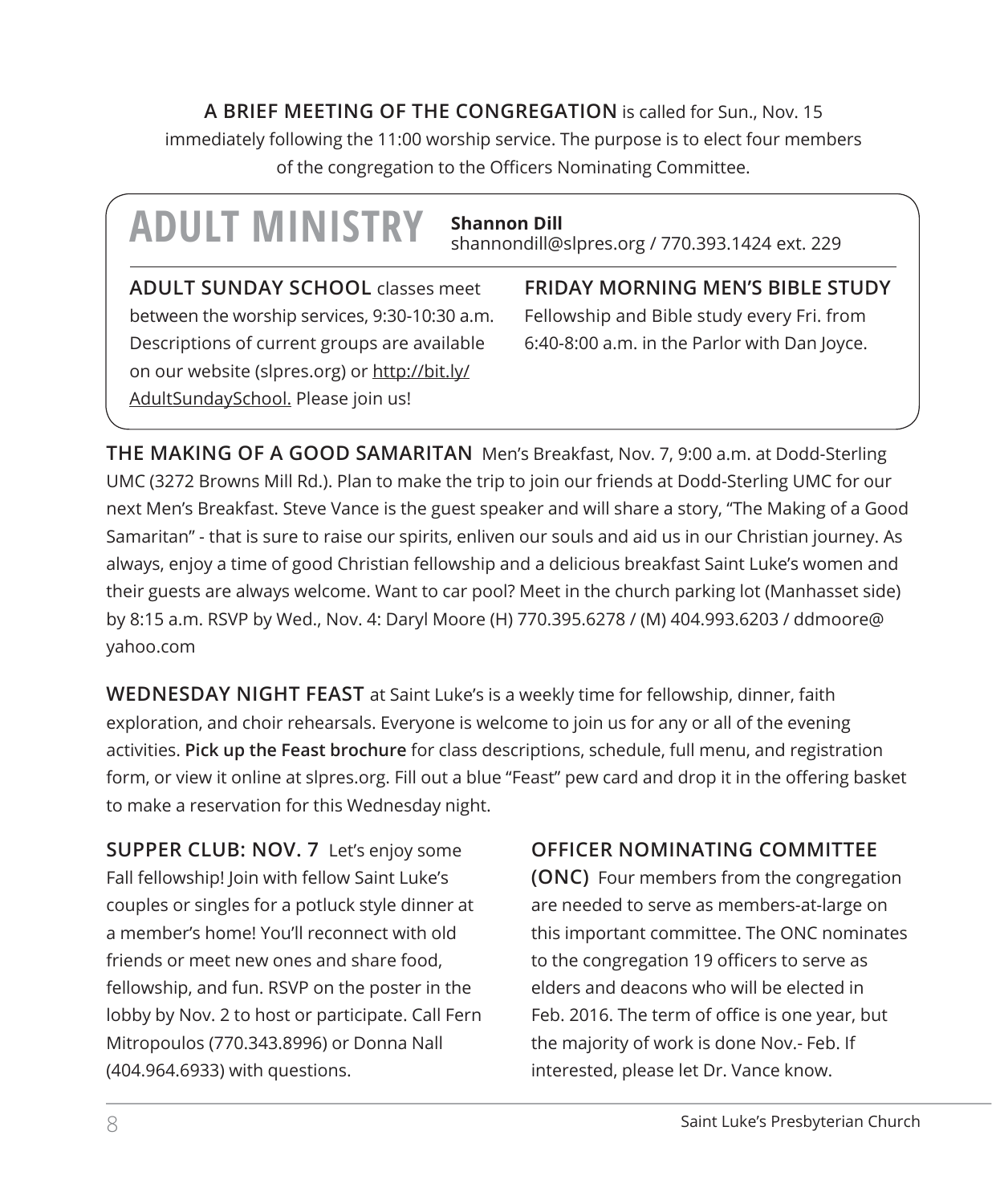### **YOUTH CONNECTION Phil Brown**

philbrown@slpres.org / 770.393.1424 ext. 238

| for High School updates:<br>for Youth Choir updates: | for Middle School updates:                                                              | Stay current with Saint Luke's Youth Ministry by signing up for text message updates. Dial 81010 and text:<br>youth, text @6th-8thSL<br>parents, text @MSparentSL<br>youth, text @9th-12thSL<br>parents, text @HSparentSL<br>text @choirSL |  |
|------------------------------------------------------|-----------------------------------------------------------------------------------------|--------------------------------------------------------------------------------------------------------------------------------------------------------------------------------------------------------------------------------------------|--|
| Sundays:                                             | $9:30-10:30$ a.m.                                                                       | Youth Sunday School meets upstairs in Sheppard Hall                                                                                                                                                                                        |  |
|                                                      | 12:15-1:00 p.m.                                                                         | Youth Choir rehearsal                                                                                                                                                                                                                      |  |
|                                                      | 1:30 p.m.                                                                               | Corn Maze Extravaganza                                                                                                                                                                                                                     |  |
|                                                      | <b>Wednesday Night Feast</b><br>Dinner starts at 5:45; Youth classes/activities follow. |                                                                                                                                                                                                                                            |  |
| Nov <sub>3</sub>                                     | $6:45$ a.m.                                                                             | High School Breakfast at Jett Ferry Chik-fil-a                                                                                                                                                                                             |  |
| <b>Nov 6-8</b>                                       |                                                                                         | High School Retreat                                                                                                                                                                                                                        |  |
| <b>Nov 15</b>                                        |                                                                                         | Tartan Trot Family Dinner Night                                                                                                                                                                                                            |  |

### **MUSIC MINISTRY**

### **Weekly Choir Rehearsals:**

| <b>IVIUSIL IVIIINISI KT</b> | Sundays    | 12:15-1:00 p.m.  | Youth Choir             |
|-----------------------------|------------|------------------|-------------------------|
| <b>Clair Maxwell</b>        | Wednesdavs | 5:15-5:45 p.m.   | Cherub Choir            |
|                             |            | $5:00-5:45$ p.m. | Westminster Choir       |
| clairmaxwell@slpres.org     |            | $6:30-7:20$ p.m. | <b>Festival Ringers</b> |
| 770.393.1424 ext. 227       |            | 7:30-9:00 p.m.   | Chancel Choir           |

**MUSIC MINISTRY SUNDAY** is Nov. 15 – Save the date! Don't miss this special Sunday when all our choirs lead us in worship and celebrate the music ministry at our church!

**SING FOR CHRISTMAS!** If you would like to participate in the Toys for Tots concert or the Lessons and Carols service, plan to join us for choir rehearsals beginning in Nov. to learn the music. Space is available in all our choirs, and everyone is welcome. Be a part of this musical time of the year!

### **SPLASH!** CHILDREN'S

**Catherine Anne Thomas** cathomas@slpres.org / 770.393.1424 ext. 228

**FAITHFUL VOLUNTEERS NEEDED!** Our weekly program during the 11:00 worship service, *Faithful Friends*, needs friendly adult volunteers to facilitate a pre-planned lesson with K-2nd Grade kids each week. Please use http://tinyurl.com/SLfaithfulfriends to sign up for a Sunday or two. Thank you!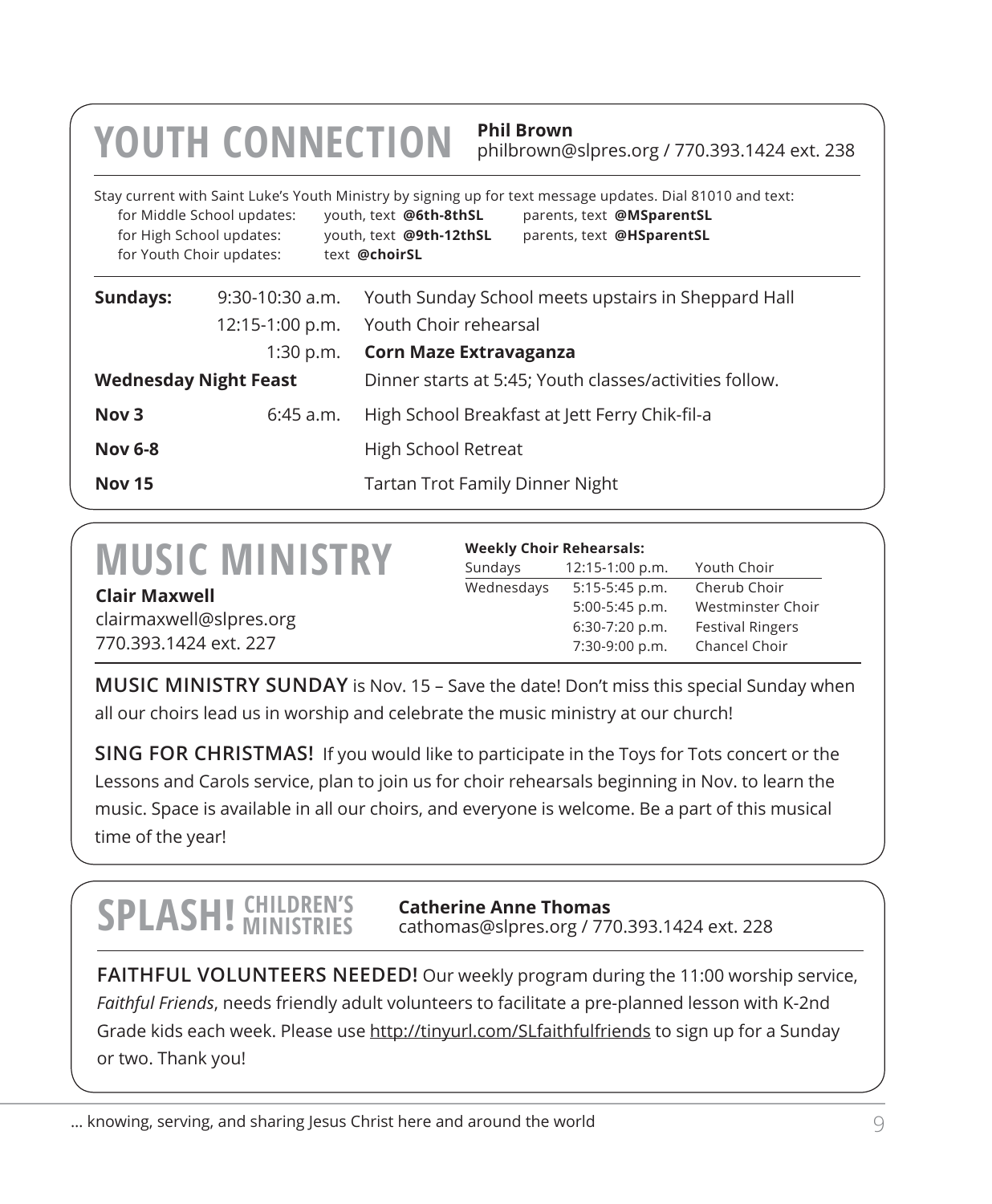**SUPPORT JOURNEY MEN'S SHELTER!** Join us at The Masquerade on Sat., Nov. 7 and let's party with a purpose! We are rocking with a concert by "The Vivid Things" to rebuild lives and all proceeds from the event will be donated to Journey. Tickets are \$50 and food and live music are included. Purchase your tickets at www.tinyurl.com/GivingRocks2015 and thank you for your support!

**MEAL MINISTRY** provides meals for members recovering from a surgery or illness, suffering the loss of a loved one, or celebrating a birth or adoption. If you are interested in delivering a meal or would like more info, please contact Sandra Clay: sandrabclay@comcast.net.

**VISITING CARE TEAM** connects with members who are not able to come to church, but benefit from some personal contact with their church family. Contact Lucy Painter: lucypainter@comcast.net / 770.393.8044.

**HELPING HANDS** This ministry matches short term needs (like setting up a computer, driving a member to an appointment, changing light bulbs) with available resources (your time and talents). If you can help, contact Barry Smith: pseinc@ mindspring.com / 404.731.7020. If you need a Helping Hand, contact your Deacon.

**R.O.C.K. (REACHING OUT THROUGH CROCHETING & KNITTING)** Men and women of any age and skill level are welcome to join us every Wed., 10 a.m. to Noon in the Parlor.

**BUY SOME, SHARE ONE** Support local food pantries by buying an extra item every time you go to the grocery store! Donations are collected in the main lobby. Donations go to the Interfaith Outreach Home (IOH) and Community Assistance Center (CAC).

**PRAYER MINISTRY** The prayer team offers intercessory prayers to God on Sundays at 10:35 a.m. in Room 137. Please join us.

**SAINT LUKE'S SERVES JOURNEY & IOH** 

Volunteers are needed from now through Aug. 2016. Please sign up your family, group or class in the lobby or call Al Bridges at 770.394.6581.

 **JOURNEY** Provides shelter and food for approximately 26 homeless men. Saint Luke's prepares and serves a meal on the fourth Sunday of each month. Eating with the men is encouraged and they enjoy the companionship.

### **INTERFAITH OUTREACH HOME (IOH)**

provides transitional housing for homeless families. On the third Thursday of each month, the adults have life skills training and Saint Luke's provides and delivers a meal (approx. 15 kids and 10 adults). Meal expenses are reimbursable by Saint Luke's.

### **FITNESS OPPORTUNITIES**

- > **CHRISTIAN DANCE PARTY** / exercise class Thurs., 7-8:00 p.m.; \$6/class. Ciara Simone: CiaraSimone@yahoo.com / 404.454.7869.
- > **TAI CHI** Tues. & Thurs., 12:30-1:30 p.m.; \$10/class. Sam Evans: educcons@aol.com / 678.650.2399.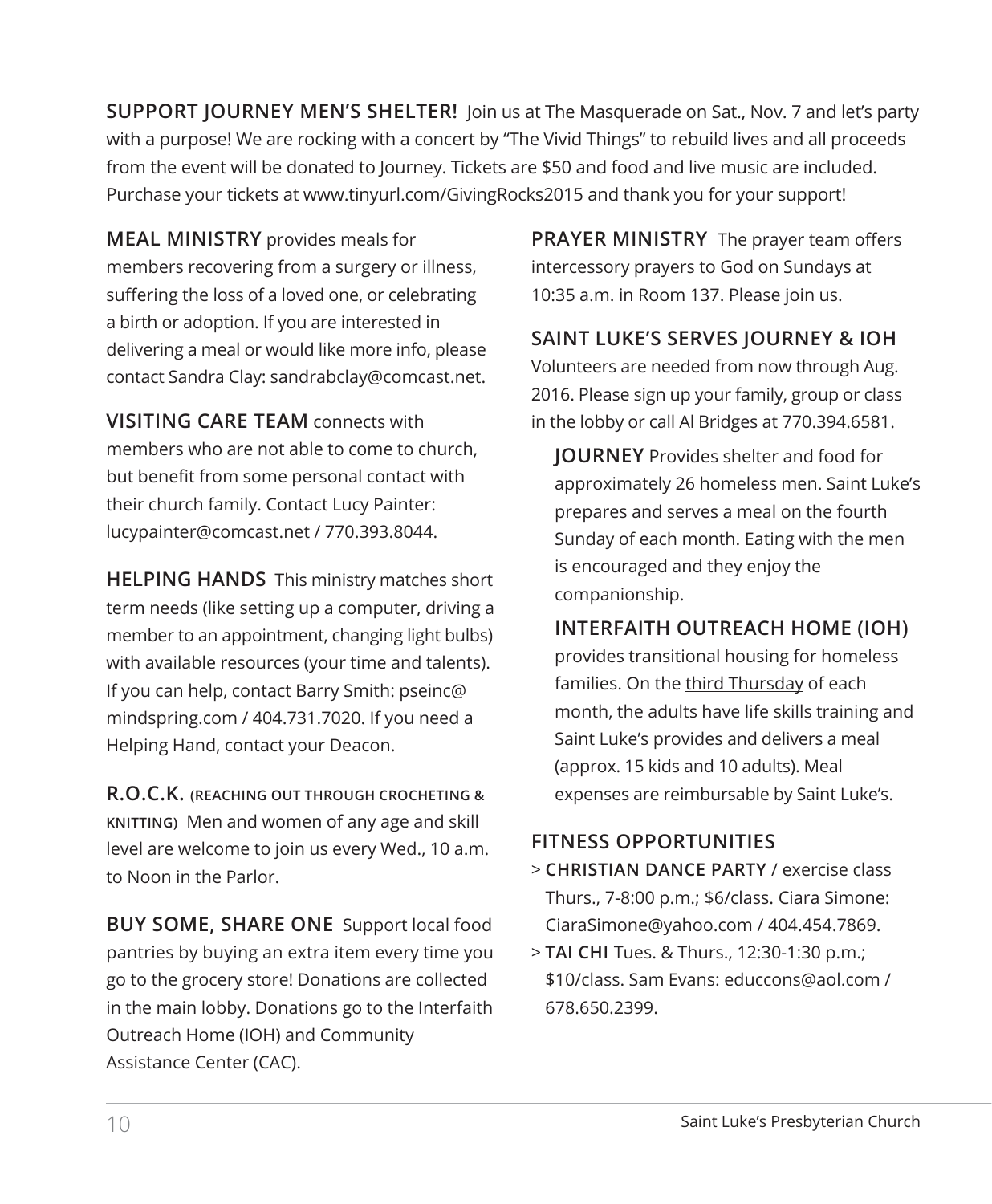### **JUST ONE MORE CHANCE TO VOLUNTEER WITH FAMILY PROMISE THIS YEAR.**

Sun., Nov. 29 - Sun., Dec. 6 Signup: http://tinyurl.com/SLPCFP2015-12 Did you know that we have helped 36 local families to date (including 60 children and 37 adults). 29 of those families are now in stable housing thanks to Saint Luke's volunteers! We are making a difference – join us on this easy and satisfying volunteer opportunity right here at church. *A training session is available for first timers on Sun., Nov. 29 at 3 p.m. Contact Beth Underhill at bunderhill.mail@gmail.com*

**ONE OF THE KEYS TO LIFE** and good relationships is effective communication, and effective communication depends on good listening. If you could use a good listener in your life, please call on Shannon Dill (770.393.1424, ext. 229) or Laura Strange (LStrange@rti.org) for a referral to a Stephen Minister: a confidential, caring, and well-trained listener! j

**IT'S BEGINNING TO LOOK A LOT LIKE... CHRISTMAS!?** Saint Luke's supports many ministries in our community, especially at Christmas. Watch this space throughout November for important dates and deadlines:

### **POINSETTIAS**

You can help decorate the church *and* honor or remember a loved one by purchasing a poinsettia. Donation envelopes are in the pew boxes. \$15 per plant (please write "poinsettias" on the memo line). Names will be published in the bulletin on Dec. 20. *Contact:* Jan Slater, 770.391.0489 *Deadline:* Dec. 13

### **ANGEL TREE**

 Angels needed! You (or your family or small group) can make Christmas special for a needy child. Take a name from the Angel Tree in the lobby and use the suggestions to purchase items for that child. *Questions:* Beverly Miller, 770.394.4833 *Drop-off deadline:* Sun., Nov. 22

### **SANTA CLAUS EXPRESS**

 The Presbyterian Women are collecting gifts for residents of the Presbyterian Home and Village. A list of suggested items and instructions are in the Liturature Racks in the Narthex and main lobby. Collection baskets are in the lobby and the Parlor (rm. #145). *Contact:* Jan Slater, 770.391.0489 *Drop-off deadline:* Wed., Dec. 2

### **TOYS FOR TOTS BENEFIT CONCERT**

 This annual event features our own Chancel Choir, Festival Ringers and other special musicians. Bring a new, unwrapped toy for donation. Child care is provided, but all ages are welcome at this festive concert! *Dec. 6, 4 p.m.*